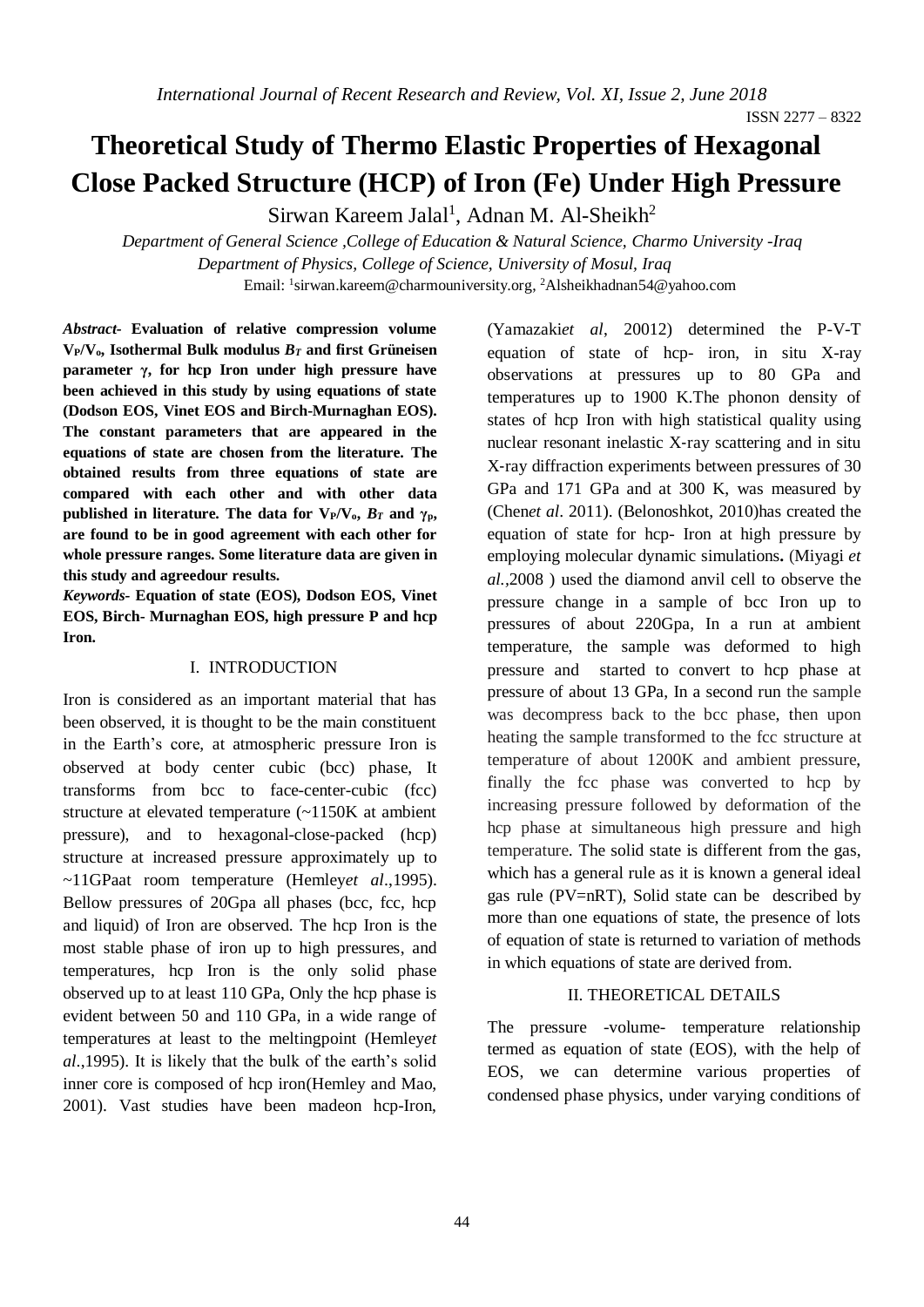pressures and temperatures. In order to find solutions to a variety of problems in earth science and condensed phase (solid state) physics, an equation of state (EOS) that accurately predicts solids behavior at high pressure and temperature is required. Also, the equations of state of some solids are used as pressure calibrations.

# *1. Equations of state (EOS)*

There are enormous equations of state that have been derived based on different physical assumptions, for isothermal description of solids under strong compression: The following are some famous isothermal equations of state:

## *(i) Murnaghan EOS (Anderson,1995)*

Murnaghan's EOScan is derived from the definition of the bulk modulus and the assumption made by Murnaghan that the bulk modulus (*B*) is linear with respect to pressure:

*B*p= *B*<sup>0</sup> + *B*0′ *P* …………………….(1)

*B*p:bulk modulus at high pressure P. *B*<sub>0</sub>: bulk modulus at ambient pressure. *B*<sub>0</sub>′: First pressure derivative of bulk modulus. P: Is pressure.

From the definition of the isothermal Bulk modulus B

*dP B V dV* ……………..(2)

On the basis of pressure integral form of eq.(2), becomes:

$$
\frac{V_P}{V_o} = \exp\left[-\int_{P^o}^P \frac{dP}{B(P)}\right] \dots \dots \dots \dots \dots \dots (3)
$$

Inserting eq.(1), in to eq.(3.), the following equation is obtained:

#### 1  $\left[\frac{P}{P}\right] = \left(1 + \frac{B_o'}{P}\right)^{B_o'}$ *o o*  $\left[\frac{V_P}{H}\right] = \left(1 + \frac{B_o'}{P}\right)P$ *V B*  $(V_n)$   $\left( \begin{array}{cc} B' \end{array} \right)^{-\overline{B'_c}}$  $\left| \frac{P}{V} \right| = \left| 1 + \frac{B_0}{R} P \right|$  $(V_o)$   $(B_o)$ ……………(4)

Where  $V_{\text{p}}$  and  $V_{\text{o}}$  are volume at high pressure and atmospheric pressure respectively.

# *(ii) Birch-Murnaghan EOS(Anderson, 1995*)

The most famous EOSs for solids is the Birch-Murnaghan equation. The Birch–Murnaghan EOS is developed from the internal potential energy in a solid, based on finite strain theory and pressure derivative of internal potential energy, also from the definition of the bulk modulus. Birch–Murnaghan EOS is:

…………… (5) (iii)- Dodson EOS (Dodson, 1987) 7 5 <sup>3</sup> <sup>3</sup> <sup>3</sup> 2 2 3 3 1 4 1 4 .........................(5) *<sup>V</sup> <sup>V</sup> <sup>P</sup> <sup>P</sup> <sup>B</sup> <sup>B</sup> <sup>M</sup> <sup>o</sup> <sup>V</sup> <sup>V</sup> <sup>o</sup> <sup>o</sup> VP Bo Vo* 

The Dodson EOS can be written as:

$$
P_D = \frac{27}{8} B_o B_o' \left\{ \left( \frac{V_p}{V_o} \right)^{-2/3} - 1 + 4 \left\{ 1 - \frac{2}{3B_o'} \right\} \times \left\{ 1 - \left( \frac{V_p}{V_o} \right)^{-1/3} - \frac{1}{6} \left( 1 - \frac{2}{3B_o'} \right) \ln \left( \frac{V_p}{V_o} \right) \right\} \right\} \dots \dots \dots \dots (6)
$$

#### *(iii) Vinet EOS (Vinet, 1987)*

The Vinet EOS is based on a relationship between the binding energies and the interatomic spacing. And pressure derivative of binding energies, the Vinet EOS is:

$$
P_V = 3B_o \left(\frac{V_P}{V_o}\right)^{\frac{2}{3}} \times \left(1 - \left(\frac{V_P}{V_o}\right)^{\frac{1}{3}}\right) \times
$$
  

$$
exp\left(\left(\frac{3}{2}(B'_o - 1) \times \left(1 - \left(\frac{V_P}{V_o}\right)^{\frac{1}{3}}\right)\right)\right)
$$
........(7)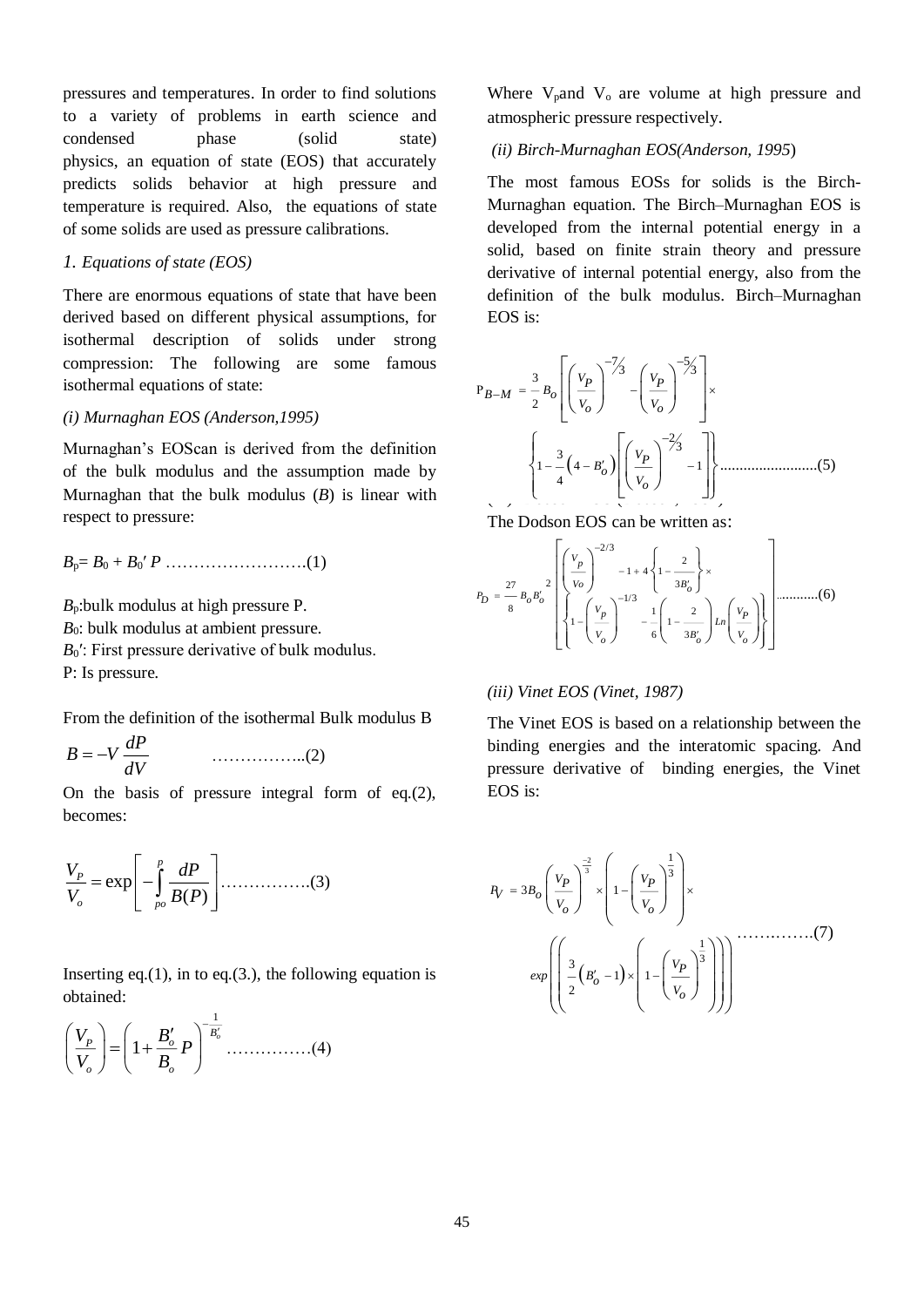# *2. Isothermal Bulk modulus*

The Isothermal bulk modulus of a substance measures the substance's resistance to uniform compression, at room temperature.

 It is defined as the pressure increase needed to cause a given relative decrease in volume. Its unit is Pascal. The isothermal bulk modulus  $B_T$  can be formally defined by the equation:

# B*T* = - V ∂P/∂V ….….……… (8)

In order to test the validation of the isothermal EOSs, the bulk modulus for each of them is calculated with eq.(8).

## *3. Gruneisen Parameterγ*

Grünesein parameter is an important quantity in condensed matter, as it appears in equations which describe, thermodynamic properties, under high pressure. The Grünesein parameter has two definitions, a microscopic and a macroscopic definition. The microscopic definition states, that the vibrational frequencies of individual atoms in a solid, varies with the volume V, via a relation:

$$
\gamma_i = -\frac{\partial \ln \omega_i}{\partial \ln V}
$$

Where,  $\omega_i$  is the frequency of the i<sup>th</sup> mode of vibration.

And, the macroscopic or thermodynamic formulation of the Grüneisen parameter  $(y)$  is given by the following relation (Vocadlo and Price, 1994).

$$
\gamma = \frac{\alpha V B_T}{C_v}
$$

Where,  $C_v$  is the specific heat of solid at constant volume and  $\alpha$  is thermal expansion and  $B_T$  is the isothermal bualk modulus:

#### *4***.** *Gruneisen parameter under high pressure* **γ<sup>p</sup>**

(Boehler and Ramakrishnan 1980) expressed the relation of the volume dependence of the Grüneisen parameter as written bellow:

*q O P p <sup>o</sup> V V* ( ) ……………….(9)

Where,

γ<sup>o</sup> ,γ*<sup>P</sup>* : Grüneisen parameter at atmospheric pressure and under high pressurerespectively. q is a second Grüneisen parameter.

(Agnon and Bukowiniski, 1990), has suggested that *q* could be changed under high pressure as

$$
q = q_o \left(\frac{V_p}{V_o}\right)^n \qquad \qquad (10)
$$

*q<sup>o</sup>* and *q* are second Grüneisen parameter at atmospheric pressure and under high pressure respectively, with (*n*) is equal unity.

# III. METHOD OF STUDY

Equations of state (EOS), Offer us to find the behavior of solid materials under high pressure. Three equations of state (Birch-Murnaghan **,** Dodson and Vinet) EOS**,** are used in this study, to determine the volume compression ratio  $V_p/V_o$ , the Isothermal bulk modulus *BT*and Grunesien parameter of hcp Iron uder high pressures and room temperature. The constant parameters that appear in the EOS's and have been used in this study are shown in Table I. The results are shown in figures, compared to each other and to literature data. The obtained data will show the validity of the equations of state.

## Table I

Values of the input parameters of hcp-Iron, at ambient pressure and room temperature, used in the present work.

| Parameters                                                       | Values | References         |
|------------------------------------------------------------------|--------|--------------------|
| Bulk modulus<br>$B_{\rm o}$                                      | 174Gpa | Belonoshko, 2010   |
| First pressure<br>derivative of<br>Bulk modulus<br>$B'_{\alpha}$ | 5.29   | Belonoshko, 2010   |
| 1 <sup>st</sup><br>Grüneisen                                     | 1.71   | Xinget al., 2008   |
| parameter $\gamma_0$                                             | 1.83   | Vijay, 2011        |
| Second                                                           |        |                    |
| Grüneisen                                                        | 0.8    | Murphyet al., 2011 |
| parameter q <sub>o</sub>                                         |        |                    |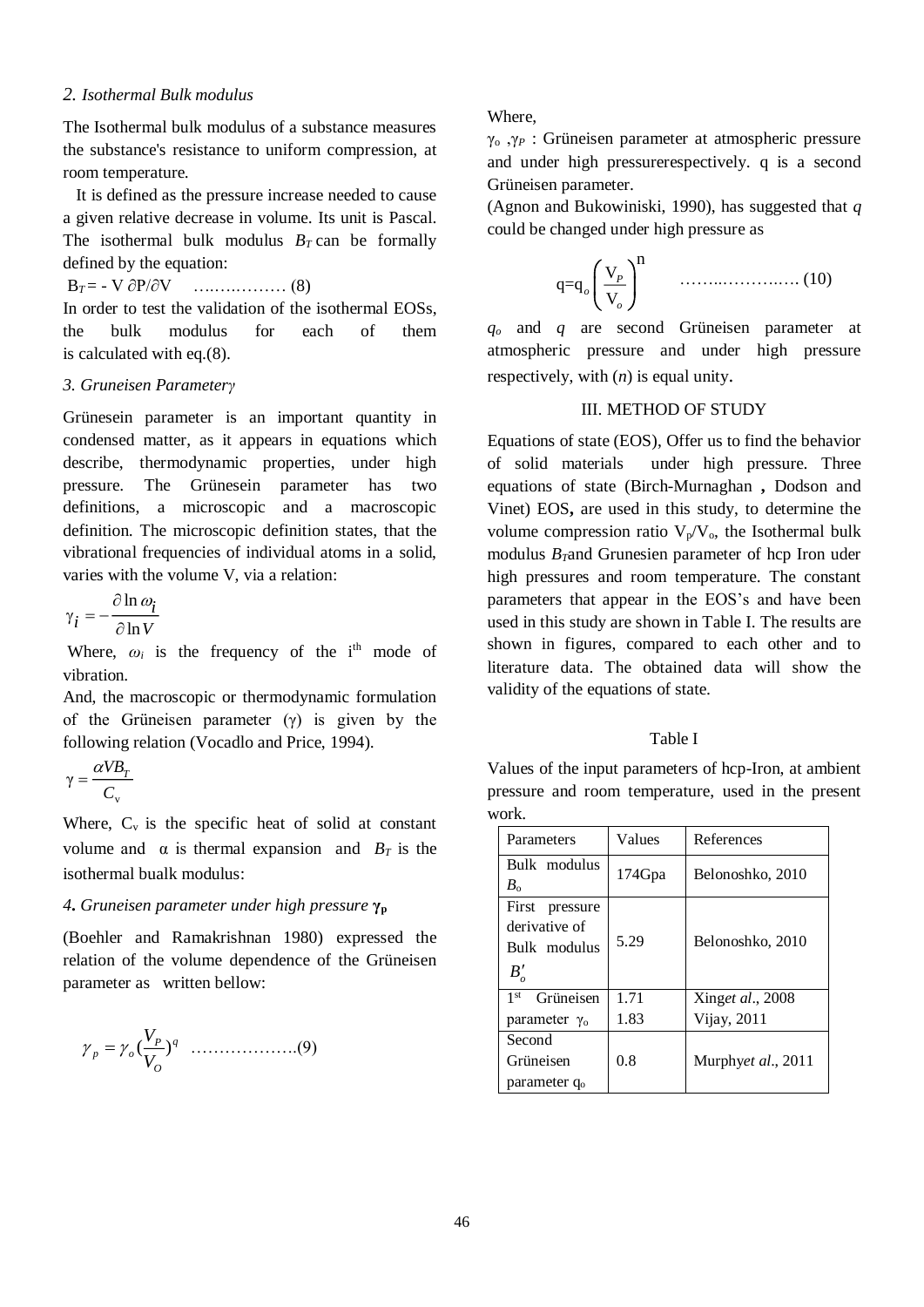# IV. CALCULATIONS AND RESULTS

# *1- Evaluation of pressure (P) - Vp/V<sup>o</sup> of hcp iron using EOSs:*

On substituting the constant parameters,  $B_0$  and  $B'_0$ from Table I in the equations of state EOSs, equations (5 , 6,7 ), We have calculated pressures (P) at different relative compression volume( $V_P/V_O$ ) ranging from 1-0.65 , by the present EOSs, the result is shown, either in Table II and fig. 1, in comparison with literature data.

#### Table II

Calculated Pressure P at different  $V_P/V_o$  for hcp Iron, byusing Birch –M EOS, Dodson EOS and Vinet EOS.

|           |               |            |            | $\ldots$ $\ldots$ , $\ldots$ $\ldots$                                                   |
|-----------|---------------|------------|------------|-----------------------------------------------------------------------------------------|
|           | Pressure(GPa) |            |            | Dodson EOS and Vinet                                                                    |
| $V_P/V_o$ | Birch -M      | Dodson     | Vinet      | and substituting them in                                                                |
|           | <b>EOS</b>    | <b>EOS</b> | <b>EOS</b> | expressions of the Isoth                                                                |
| 1         | $\Omega$      | $\Omega$   | $\Omega$   | function of relative com                                                                |
| 0.97      | 5.7447        | 5.7399     | 5.7427     | to Birch $-$ M. EOS, $\Gamma$                                                           |
| 0.94      | 12.6820       | 12.6381    | 12.6637    | respectively, as in the fol                                                             |
| 0.93      | 15.3014       | 15.2287    | 15.2712    |                                                                                         |
| 0.90      | 24.2314       | 23.9893    | 24.1310    |                                                                                         |
| 0.88      | 31.2045       | 30.7470    | 31.0147    | $B_T B - M = \frac{B_o}{2} \left[ 7\eta \frac{-7}{3} - 5\eta \frac{-5}{3} \right]$      |
| 0.85      | 43.4941       | 42.4709    | 43.0691    |                                                                                         |
| 0.81      | 64.0915       | 61.5916    | 63.0475    |                                                                                         |
| 0.77      | 90.9440       | 85.5877    | 88.6872    | $\frac{3}{8}$ $B_0$ $\left(B'-4\right)$ $\left(9\frac{9}{8}\right)^{\frac{9}{3}}$ $-14$ |
| 0.73      | 126.1972      | 115.6722   | 121.7075   |                                                                                         |
| 0.7       | 159.9260      | 143.1502   | 152.6868   |                                                                                         |
| 0.67      | 201.7888      | 175.7353   | 190.3939   |                                                                                         |
| 0.65      | 235.3201      | 200.7801   | 220.0613   | where $\eta = \frac{V_P}{V_o}$                                                          |



Fig. 1. Variation of  $V_p/V_o$  with high Pressure P for hcp-Iron, by usingBirch-M., Dodson and Vinet EOSs, in Comparison with Data Published in Literature.

# *2. Evaluation of Isothermal Bulk modulus B<sup>T</sup> under high pressure for hcp Iron*

On deriving the equations 5,6 and 7 (Birch - M. EOS, Dodson EOS and Vinet EOS) with respect to volume and substituting them in to equation(8), we obtained expressions of the Isothermal Bulk modulus B*T* as a function of relative compression volume  $V_p/V_o$ , due to Birch – M. EOS, Dodson EOS and Vinet EOS respectively, as in the following:

 <sup>7</sup> 9 3 3 <sup>7</sup> <sup>5</sup> <sup>3</sup> <sup>3</sup> <sup>7</sup> <sup>5</sup> 2 5 3 3 4 9 14 5 8 *Bo <sup>B</sup> <sup>B</sup> <sup>M</sup> <sup>T</sup> <sup>B</sup> <sup>B</sup> <sup>o</sup>* ................................……..(11) where *VP Vo* 2 1 1 3 <sup>3</sup> <sup>3</sup> <sup>3</sup> <sup>1</sup> - <sup>1</sup> <sup>1</sup> <sup>1</sup> - 2 1 3 exp - <sup>1</sup> <sup>1</sup> - .....................(13) *<sup>B</sup> <sup>B</sup> <sup>B</sup> <sup>T</sup> Vinet <sup>o</sup> <sup>o</sup> Bo* 2 2 3 4 1 <sup>3</sup> <sup>3</sup> <sup>27</sup> <sup>2</sup> .. 1 8 1 1 2 3 1 3 6 3 ........(12) *Bo <sup>B</sup> Dodson <sup>B</sup> Bo <sup>o</sup> <sup>T</sup> Bo*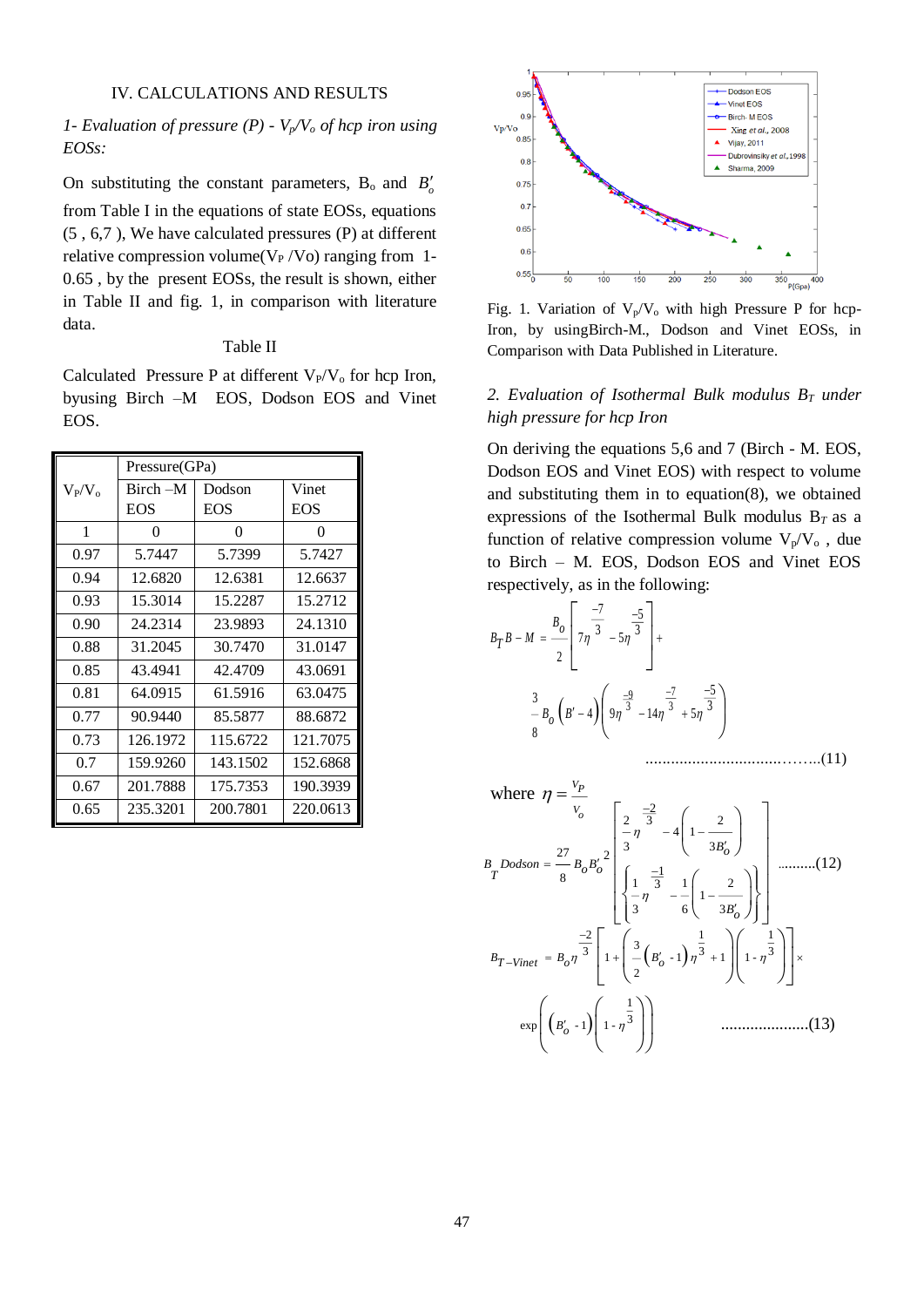Using the parameters from Table I, and substituting  $V_P/V_o$  data in Table II into equations (11, 12 and 3), we obtain the variation of the bulk modulus  $B_T$  for hcp Iron under high pressure, The result is shown in figure (2), in comparison with the data obtained by (Cohen *et al*., 1999).



Fig.2. Variation of Bulk modulus at high pressure, using the present EOSs, in comparison with literature data.

# *3. Evaluation of Grüneisen Parameter (γp) variation of hcp Iron under high pressure*

Considering pressure dependent of the second Grüneisen parameter q, and from Table I choosing  $(q_0)$  $= 0.8$ ,  $\gamma_0 = 1.71$  one time and 1.83 a second time). Then combining the equations 9 and 10 with  $V_p/V_o$  values in Table II, we have obtained the variation of  $\gamma_P$  with high pressure *P*, as shown in figure (3*a* and *b*), and compared with literature.





Fig. 3. Variation of Grüneisen parameter  $\gamma$ <sub>p</sub>at high pressure, taking (*a*):  $\gamma_0 = 1.71$  and (*b*):  $\gamma_0 = 1.83$ , The result is shown to be compared with the literature data.

The present work for determining the equation of state of hcp Iron, is important, in testing and showing the accuracy of the equations of state that have been used.

In evaluating pressures at different  $V_P/V_o$ , all EOSs gave good results through all pressure, as shown in fig. 1. Beyond the pressure of 100Gpa the results of Birch and Vinet EOS's more agreed with the literature data, than that obtained by Dodson EOS.

The result for the isothermal bulk  $B_T$  under high pressure, shows that the bulk modulus increases continuously with increasing pressure, as shown in the fig. 2.The result indicated that up to 80Gpa are found to be in good agreement with each other and with the data obtained by (Cohen *et al.,*1999), but beyond this range the results diverge from each other for the three EOS's.

The obtained data of P-  $V/V_0$  and  $B_T$  by Birch- M. and Vinet EOSs, are better than that given by Dodson EOS.

On evaluation of Grüneisen parameter under high pressure, the obtained results with the three EOSs, are in good agreement with each other, in the whole pressure ranges.

Taking the first Grüneisen parameter  $\gamma_0 = 1.71$ , gives results of  $\gamma$ <sub>p</sub>that is agreed with the result found by (Xing et al, 2008). While using  $\gamma_0 = 1.83$ , our results